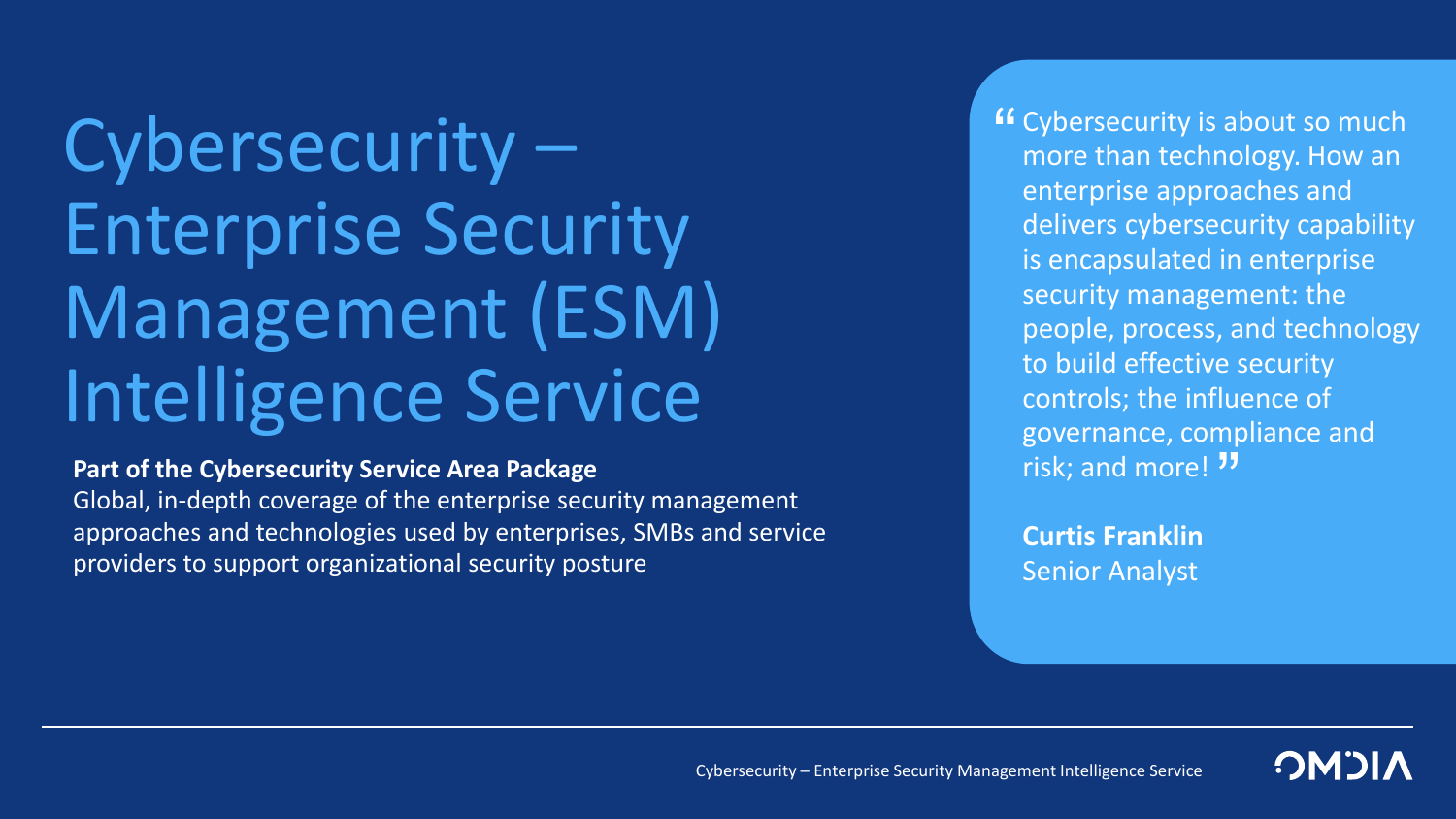## Enterprise Security Management (ESM) Intelligence Service

*Part of the Cybersecurity Service Area Package*

- Compare/contrast individual products and segments
- Learn about Enterprise Security Management market trends and emerging change agents
- Understand the challenges that information security decision-makers face and the effect on cybersecurity technology and services purchasing and strategy.



#### **HOW OMDIA HELPS YOU KEY QUESTIONS ADDRESSED**

- What are the key trends driving change in within Enterprise Security Management?
- What are the market sizes for security awareness and behavior change? Focus on single-vector approaches and general.
- How will these markets develop in the next five years and who are the leading vendors and the fastest-growing vendors within the space?
- What needed capabilities are underrepresented in the marketplace?
- Where are the opportunities for innovation?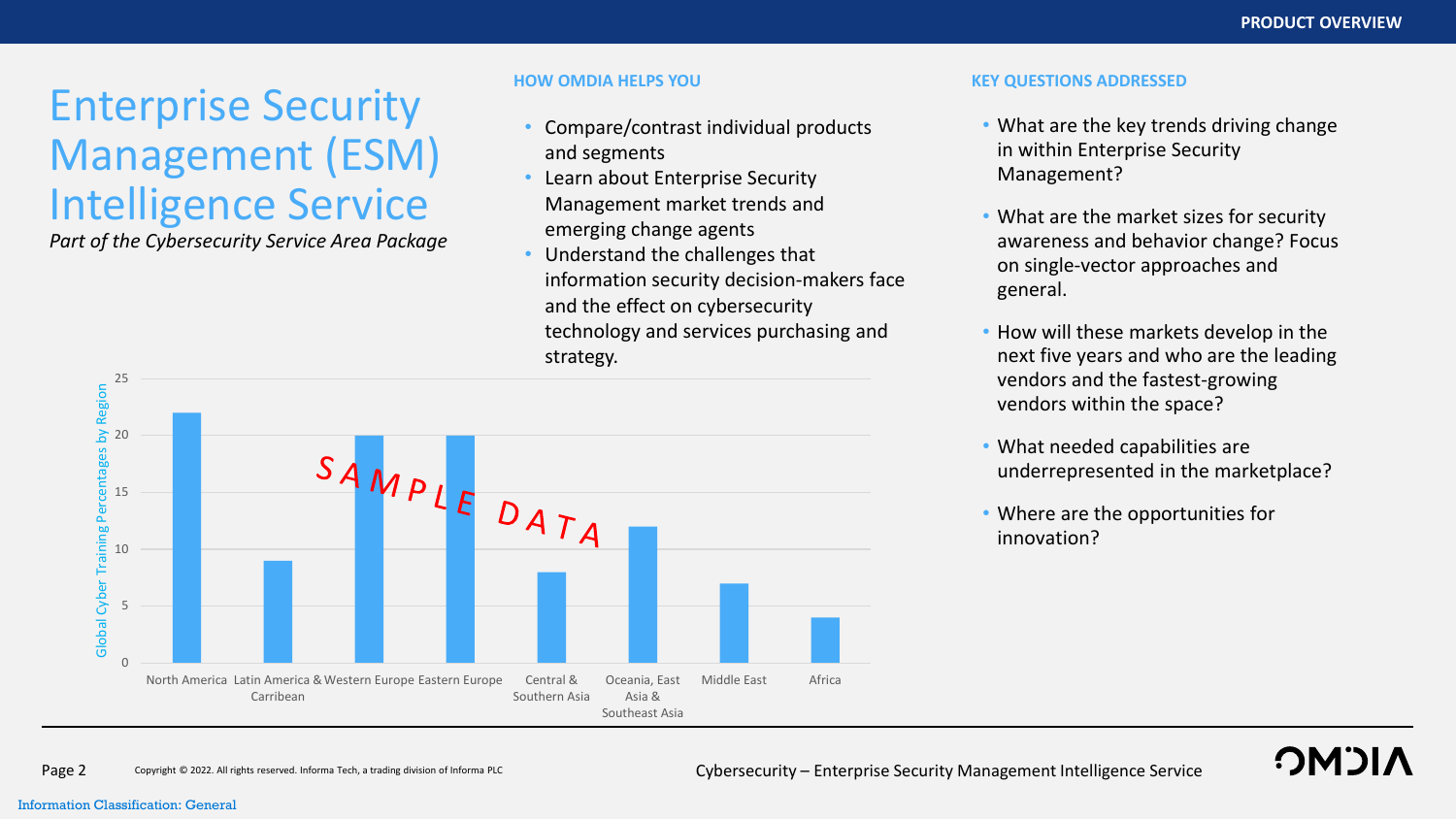## Enterprise Security Management (ESM): Our Expert Analysts



**Curt Franklin, Senior Analyst** *(Orlando, FL, USA)* Enterprise Security Management Security Operations



**Maxine Holt, Senior Director** *(London, UK)* Cybersecurity Enterprise Security Management



Copyright © 2020. All rights reserved. Informa Tech, a trading division of Informa PLC Page 3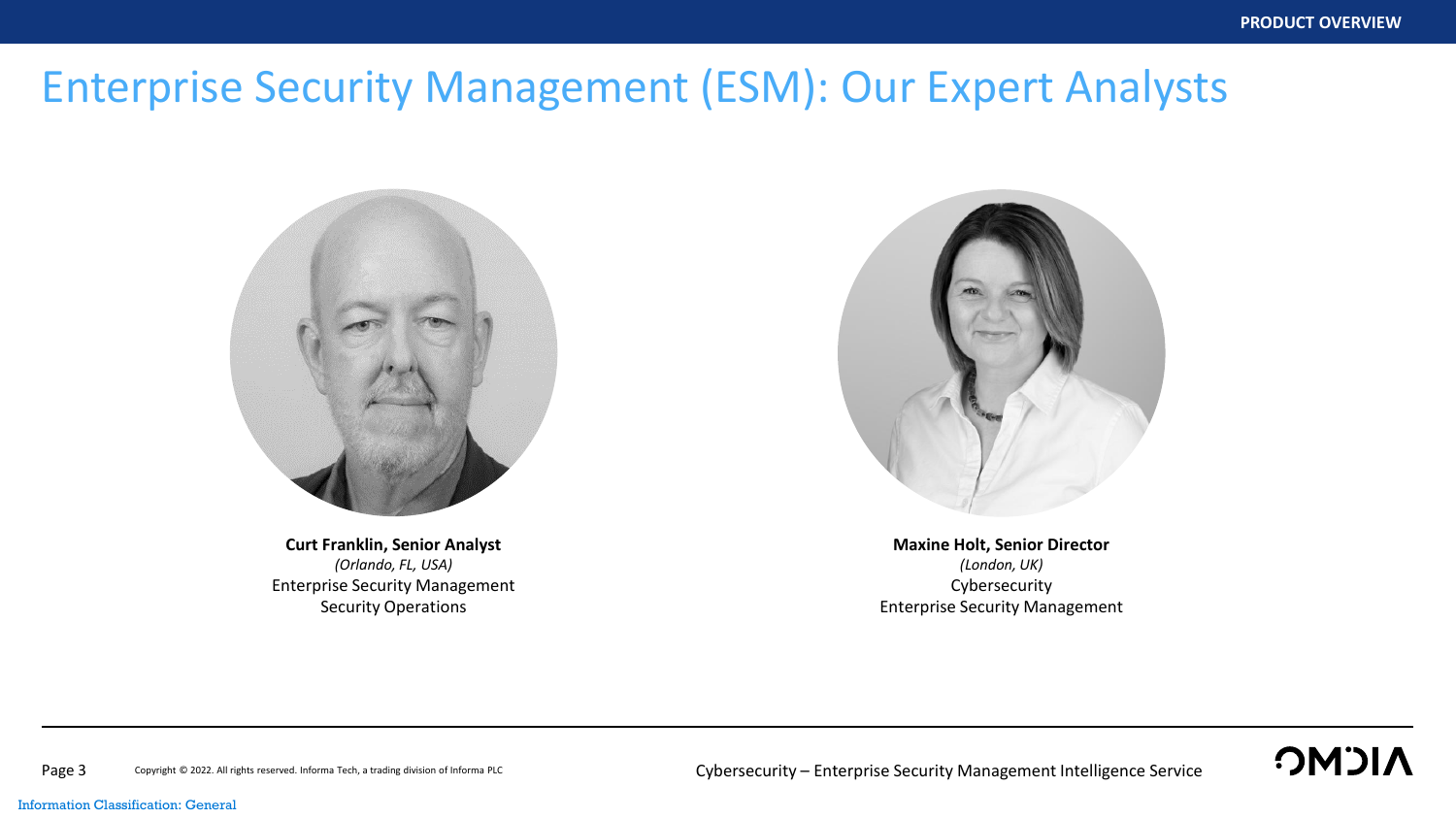## ESM Technology: Deliverables



### **MARKET TRACKERS** *—Biannually—*

Worldwide and regional market size and share information, historic and forecasted through 2025



**SURVEYS** *—Annual—*

In-depth interviews with technology buyers about their purchasing plans, drivers, challenges, etc.



**REPORTS** *—Annual—*

Detailed examination of market and technical trends

### **VENDOR BENCHMARKING**

 $\mathbf{u}$ 

*—Annual—*

Evaluate and compare the vendors in key established technology domains



**ANALYST INSIGHTS**

—*Ongoing—*

Commentary on technology and market shifts, acquisitions, events, and more



### **PRESENTATIONS**

*—Biannually—*

Bi-annual scheduled briefings with analysts on research highlights from all aspects of the market



### **ANALYST ACCESS** —*Ongoing—*

For prompt responses to urgent and unique questions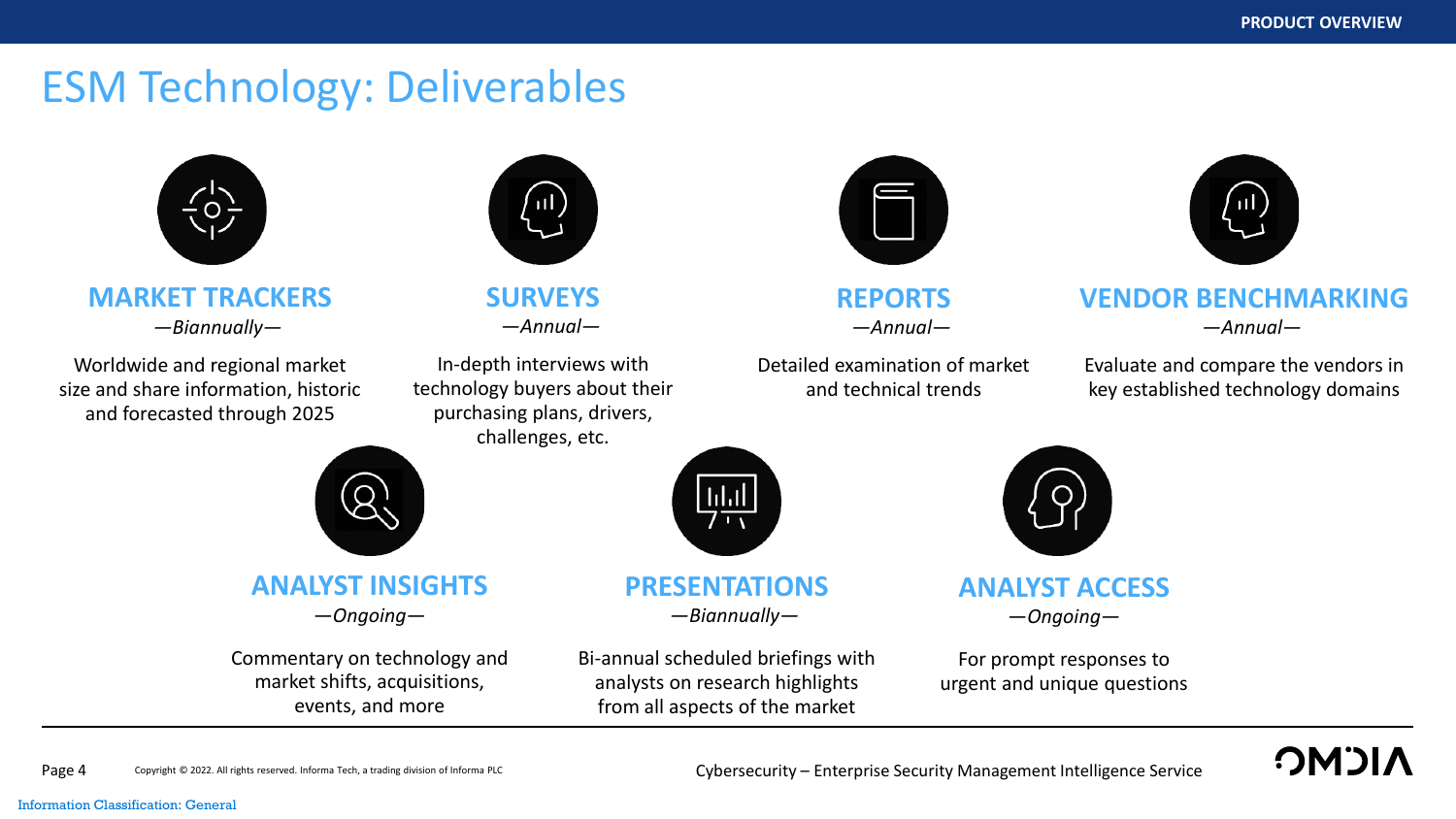## ESM Technology: Database & Market Tracker

### **ESM Database (Data Asset) – For 1H 2021**

Data asset for selected ESM segments for 2019 and 2020

#### **Details**

#### **Technology Segmentation**

#### **Frequency: Biannual**

- **Measures**
- Revenues for 2019 and 2020 (\$M)
- Vendor market shares

#### **Regions**

- Americas
- Europe
- Middle East & Africa
- Asia & Oceania

- Education
	- Awareness & Behavior Change
		- Stand-alone awareness training
		- Solution-integrated awareness training

### **ESM Market Tracker – For 1H 2022**

Forecasts, analysis, and trends for ESM areas with historic data for 2019 to 2021 and forecasts to 2026

#### **Details**

#### **Frequency: Biannual**

#### **Measures**

- Revenues (\$M)- Historic data from 2019 to 2021
- 5 Year Forecasts- **coming in Q2 2022**
- **Vendor market sh**ares

#### **Regions**

- Americas
- Europe
- Middle East & Africa
- Asia & Oceania

#### **Technology Segmentation**

- Education
	- Awareness & Behavior Change
	- Stand alone awareness training
	- Solution-integrated awareness training
- Cybersecurity Risk- **coming in Q4 2022**
	- Risk assessment
	- Risk quantification
	- Risk monitoring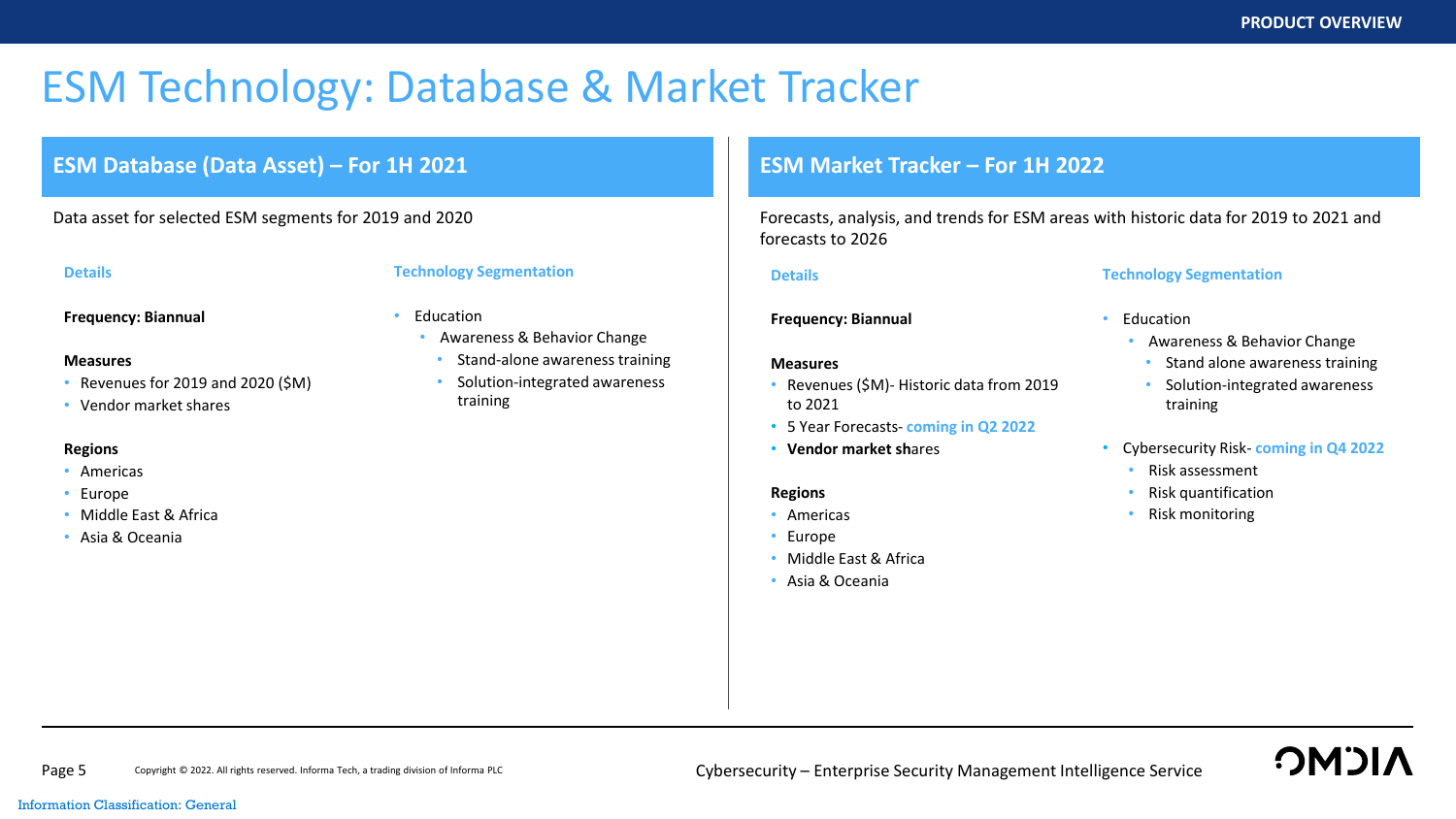## ESM Technology: Vendor Benchmarking & Reports

#### **Comparative Research – Omdia Universe**

The purpose of Omdia Universe research is to help technology decision-makers make informed, balanced and smart decisions so that they can best utilize and benefit from the myriad of valuable technology solutions that exist

**Omdia Universe: Cybersecurity Awareness and Behavior Change (Q3 2022)**

#### **Measures**

- Product capability
- Customer experience
- Market presence

#### **Omdia Universe Introduction**

- **What:** Omdia has developed a new and improved approach to support the selection of vendor products and services with the Technology Users and Buyers at its heart.
- **How:** Reports will be based on robust research reflecting each vendors' current capabilities, readiness for the future and most importantly, mirror the actual experiences and requirements of the tech user community
- **Where:** Global in nature

#### **Annual Reports**

Analyst Reports – Research themes examined in 2021 and 2022 include:

#### **Report Titles:**

- 2022 Trends to Watch: Enterprise Security Management (Q4 2021) **Frequency**: Annual
- 2022 Trends to Watch: Emerging Security Technology (Q4 2021) **Frequency**: Annual
- Enterprise Security Management Decision-Maker Insights 2H21 (Q4 2021) **Frequency**: Biannual
- Fundamentals of Security Awareness and Behavior Change (Q1 2022) **Frequency**: Rotating coverage **Topics:** Rotated Coverage
- 2023 Trends to Watch: Emerging Security Technology (Q4 2022) **Frequency**: Annual
- 2023 Trends to Watch: Enterprise Security Management (Q4 2022) **Frequency**: Annual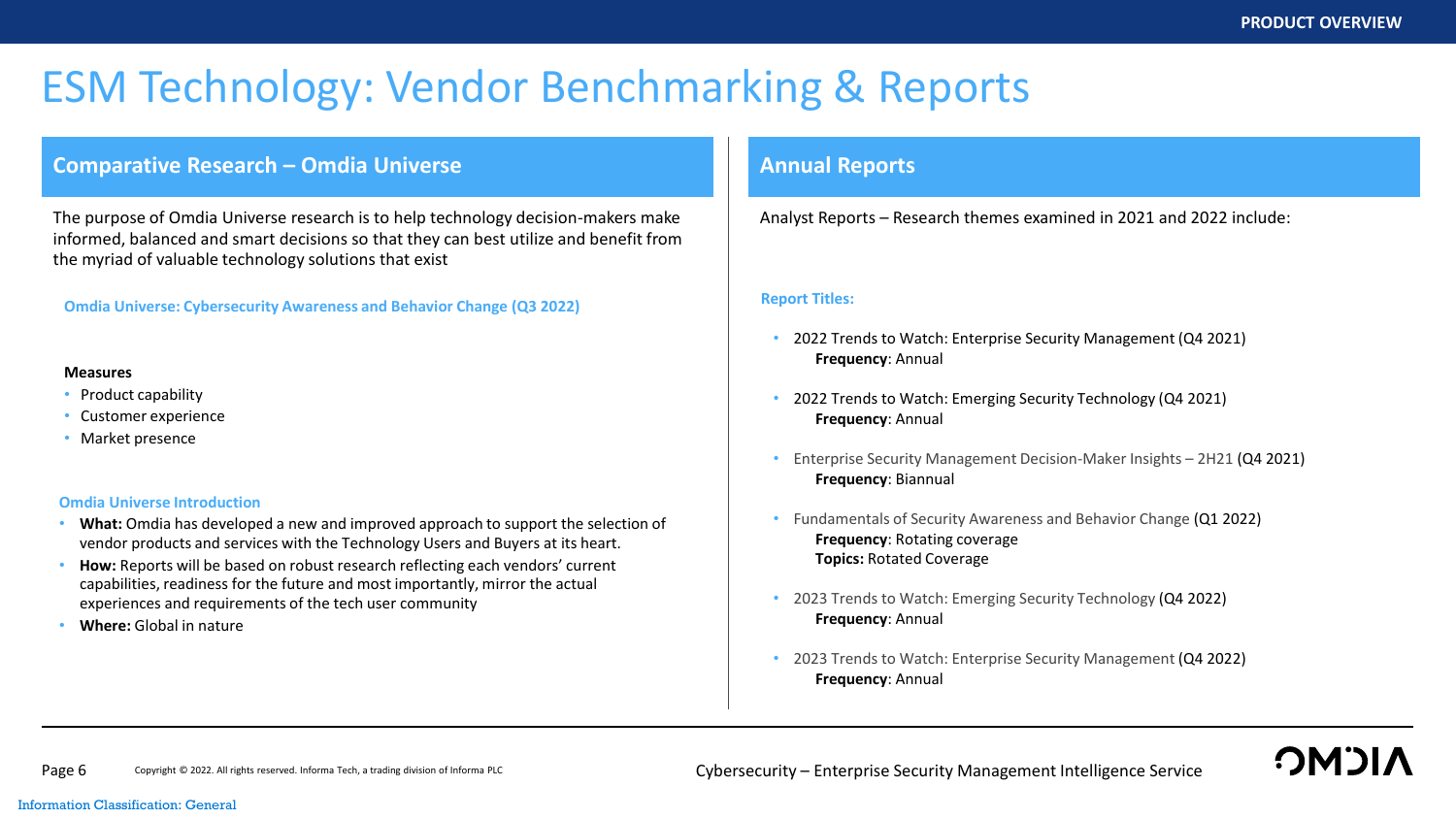## Omdia Cybersecurity Ecosystem



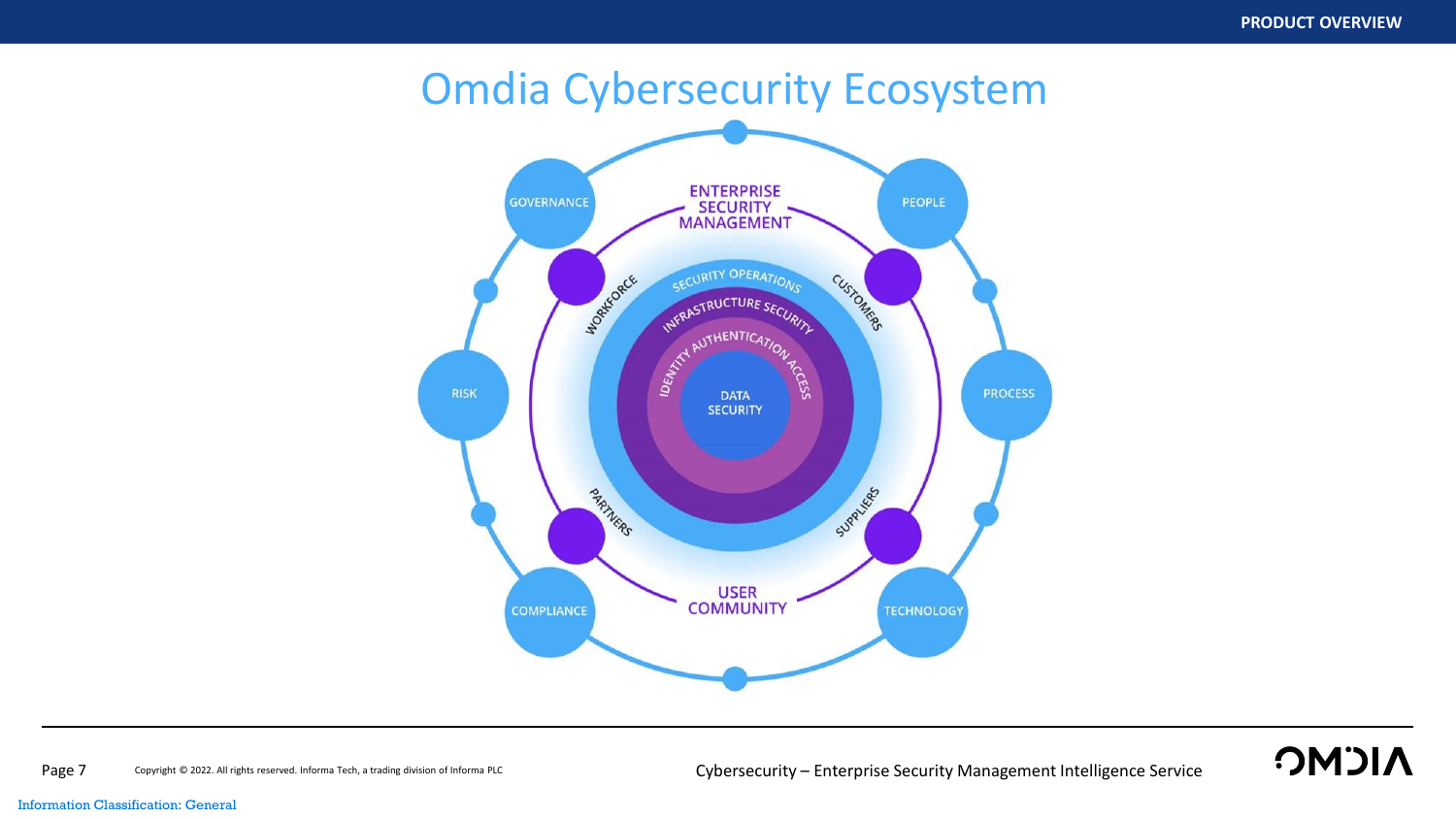## Related Content: Cybersecurity Service Area Coverage

## **NICMC** Service Area Package: **Cybersecurity** Identity, Authentication, Access Infrastructure Security<br>
Intelligence Service<br>
Intelligence Service<br>
Security Operations (SecO<br>
Intelligence Service<br>
Cybe<br>
Cybe<br>
Cybe<br>
Copyright © 2022. All rights reserved. Information Copyright © 2022. All rights reserv Intelligence Service Intelligence Service IoT Cybersecurity Data Security Intelligence Service Intelligence Service Enterprise Security Management Security Operations (SecOps) Intelligence Service Intelligence Service Cybersecurity Viewpoint Service **Key horizontal topics Managed Security**



### **About Omdia's Cybersecurity Research**

Omdia's Cybersecurity research portfolio provides insightful and reliable data and research, thought-leading research papers and presentations, and fast and actionable advice to vendors and service providers. Omdia research is heavily informed by our close connections to the enterprise and developer communities through Informa Tech brands including Black Hat and Dark Reading.

This research is led by a global analyst team with decades of experience in both end-user organizations and as industry analysts, guiding vendors and service providers to market success. Our analysts are always available to answer your questions about our research or simply provide perspective on the latest developments in the Cybersecurity landscape.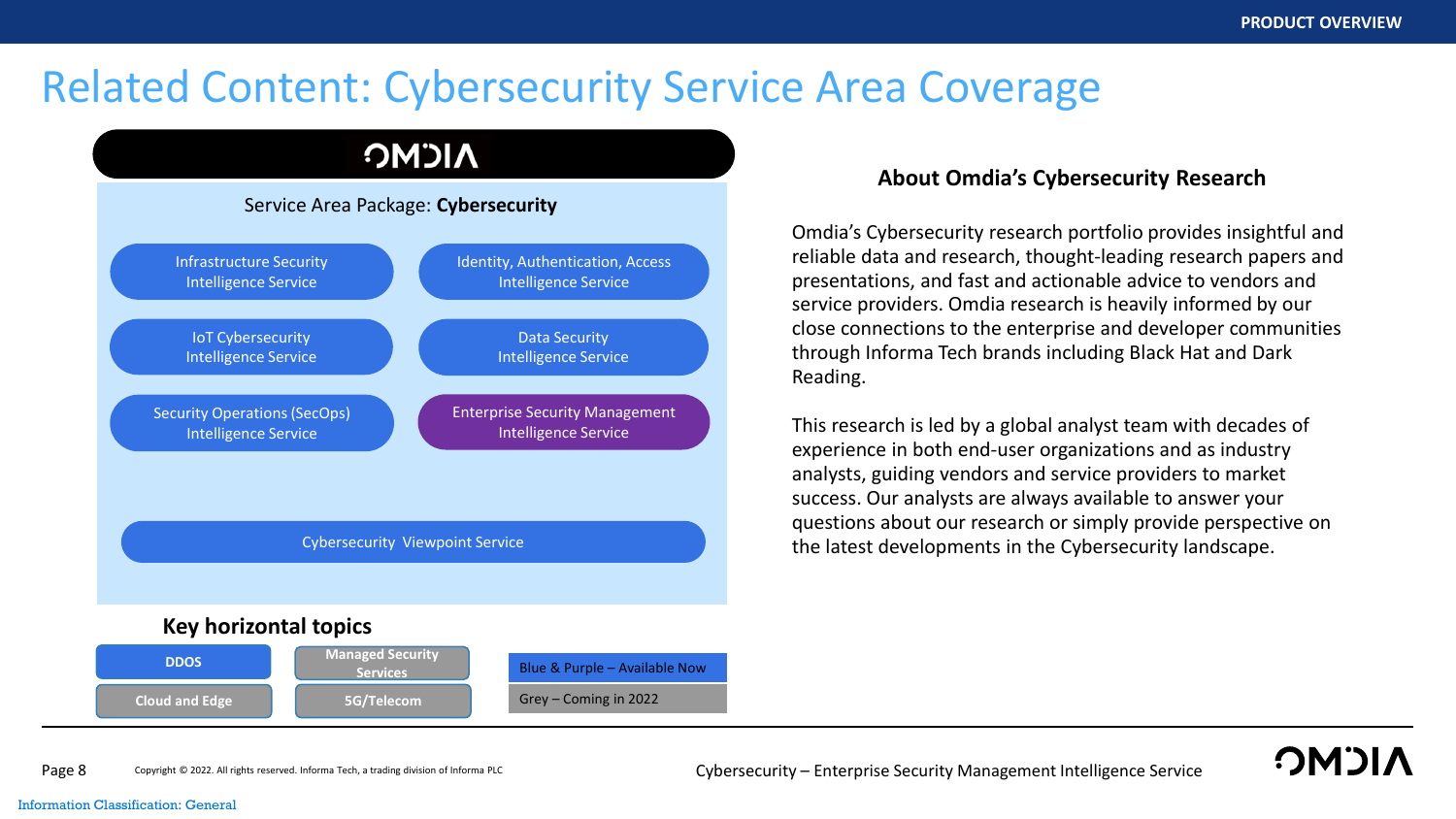## Our "Ask an Analyst" Service Provides Best in Class Customer Support

Whether you need guidance to navigate the service, information regarding our methodologies or you want to better understand a data trend, Omdia's support team is here to help.

### **Draw on our expertise**

- Make the right decisions
- Sanity-check your own findings
- Get the most out of your subscription
- Understand more about our methodologies

Our Ask an Analyst service gives you direct contact via telephone, email or face-to-face session with our expert analyst team:



**Tom Coate** Customer Success Manager



**Kâren Dyer** Customer Success Manager